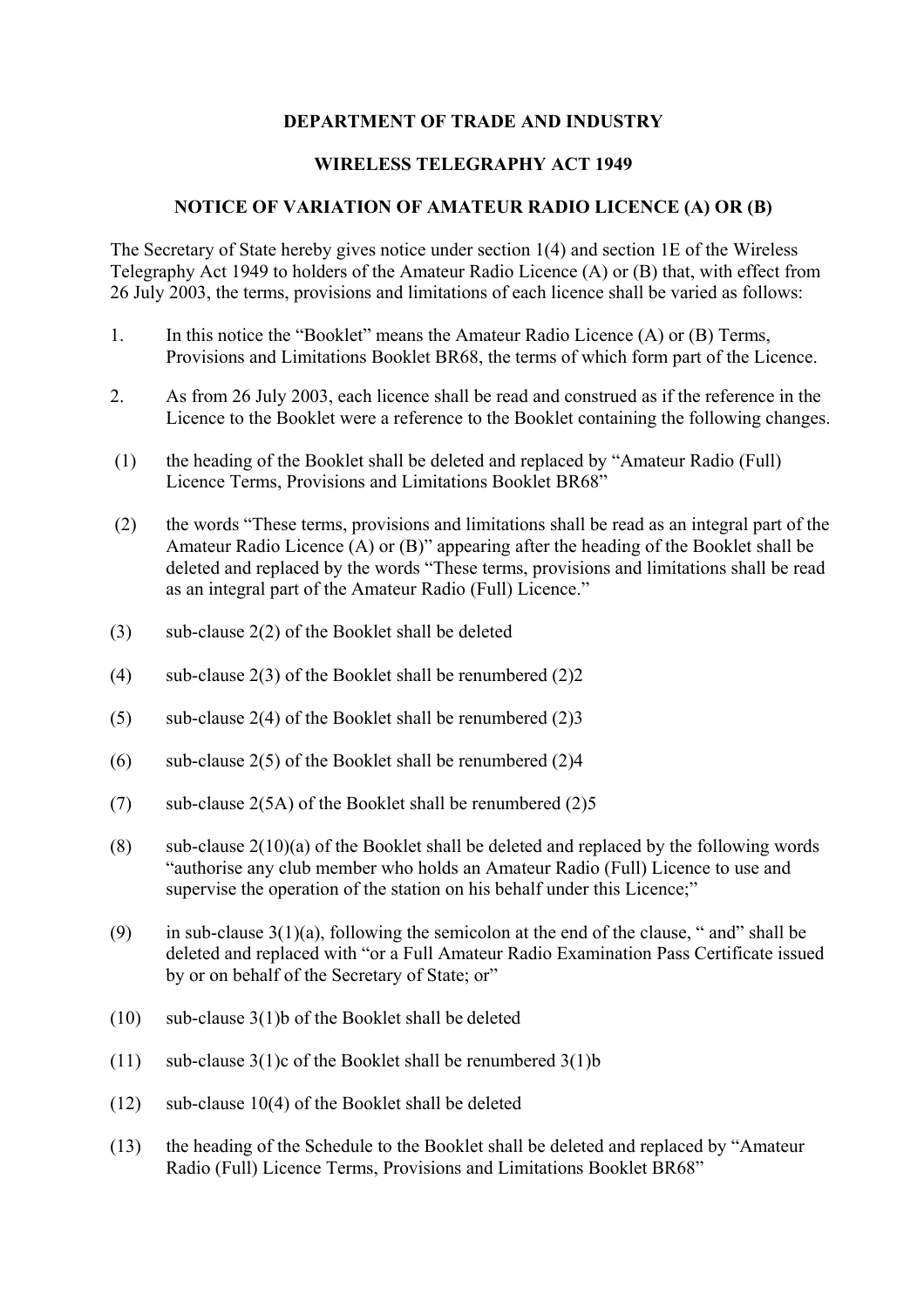(14) the following Schedule shall be substituted for the Schedule to the Booklet (the notes to the Schedule shall remain unchanged).

## **The Schedule to Terms, Provisions and Limitations Booklet BR68 (Amateur Radio (Full) Licence)**

| $\mathbf{1}$                     | 2                                                                                                                    | 3                                              | $\overline{4}$                                                       | 5                                                                     |
|----------------------------------|----------------------------------------------------------------------------------------------------------------------|------------------------------------------------|----------------------------------------------------------------------|-----------------------------------------------------------------------|
|                                  | Status of Allocations in the United Kingdom to:                                                                      |                                                | <b>Maximum</b>                                                       |                                                                       |
| Frequency<br><b>Bands in MHz</b> | <b>The Amateur Service</b>                                                                                           | <b>The Amateur</b><br><b>Satellite Service</b> | <b>Power level in</b><br>Watts (dB<br>relative to 1 W)<br><b>PEP</b> | Mode of<br>Transmission                                               |
| 0.1357-0.1378                    | Secondary. Available on the basis of<br>non-interference to other services<br>(inside or outside the United Kingdom) | (not allocated)                                | $1 W (0 dBW)$ erp                                                    |                                                                       |
| 1.810-1.830                      | Primary. Available on the basis of non-<br>interference to other services (outside<br>the United Kingdom)            |                                                | 400 W (26 dBW)                                                       |                                                                       |
| 1.830-1.850                      | Primary                                                                                                              |                                                |                                                                      | Morse<br>Telephony<br><b>RTTY</b><br>Data<br>Facsimile<br><b>SSTV</b> |
| 1.850-2.000                      | Available on the basis of non-<br>interference to other services (inside or<br>outside the United Kingdom)           |                                                | 32 W (15 dBW)                                                        |                                                                       |
| 3.500-3.800                      | Primary. Shared with other services                                                                                  |                                                |                                                                      |                                                                       |
| 7.000-7.100                      | Primary                                                                                                              | Primary                                        |                                                                      |                                                                       |
| 10.100-10.150                    | Secondary                                                                                                            | (not allocated)                                | 400 W (26 dBW)                                                       |                                                                       |
| 14.000-14.250                    |                                                                                                                      | Primary                                        |                                                                      |                                                                       |
| 14.250-14.350                    |                                                                                                                      | (not allocated)                                |                                                                      |                                                                       |
| 18.068-18.168                    |                                                                                                                      | Primary                                        |                                                                      |                                                                       |
| 21.000-21.450                    | Primary                                                                                                              |                                                |                                                                      |                                                                       |
| 24.890-24.990                    |                                                                                                                      |                                                |                                                                      |                                                                       |
| 28.000-29.700                    |                                                                                                                      |                                                |                                                                      |                                                                       |
| 50.00-51.00                      | Primary. Available on the basis of non-<br>interference to other services outside<br>the United Kingdom              | (not allocated)                                |                                                                      |                                                                       |
| 51.00-52.00                      | Secondary. Available on the basis of                                                                                 |                                                | 100 W (20 dBW)                                                       |                                                                       |
| 70.00-70.50                      | non-interference to other services<br>inside or outside the United Kingdom                                           |                                                | 160 W (22 dBW)                                                       |                                                                       |
| 144.0-146.0                      | Primary                                                                                                              | Primary                                        | 400 W (26 dBW)                                                       |                                                                       |
| 430.0-431.0                      | Secondary                                                                                                            |                                                |                                                                      |                                                                       |
| 431.0-432.0                      | Secondary. Not available for use within<br>a 100 km radius of Charing Cross,<br>London<br>(51°30'30' N, 00°07'24' W) | (not allocated)                                | 40 W (16 dBW)<br>erp                                                 | Morse<br>Telephony<br><b>RTTY</b><br>Data                             |
| 432.0-435.0                      |                                                                                                                      | Secondary<br>(not allocated)                   |                                                                      | Facsimile<br><b>SSTV</b>                                              |
| 435.0-438.0                      | Secondary                                                                                                            |                                                | 400 W (26 dBW)                                                       | <b>FSTV</b>                                                           |
| 438.0-440.0                      |                                                                                                                      |                                                |                                                                      |                                                                       |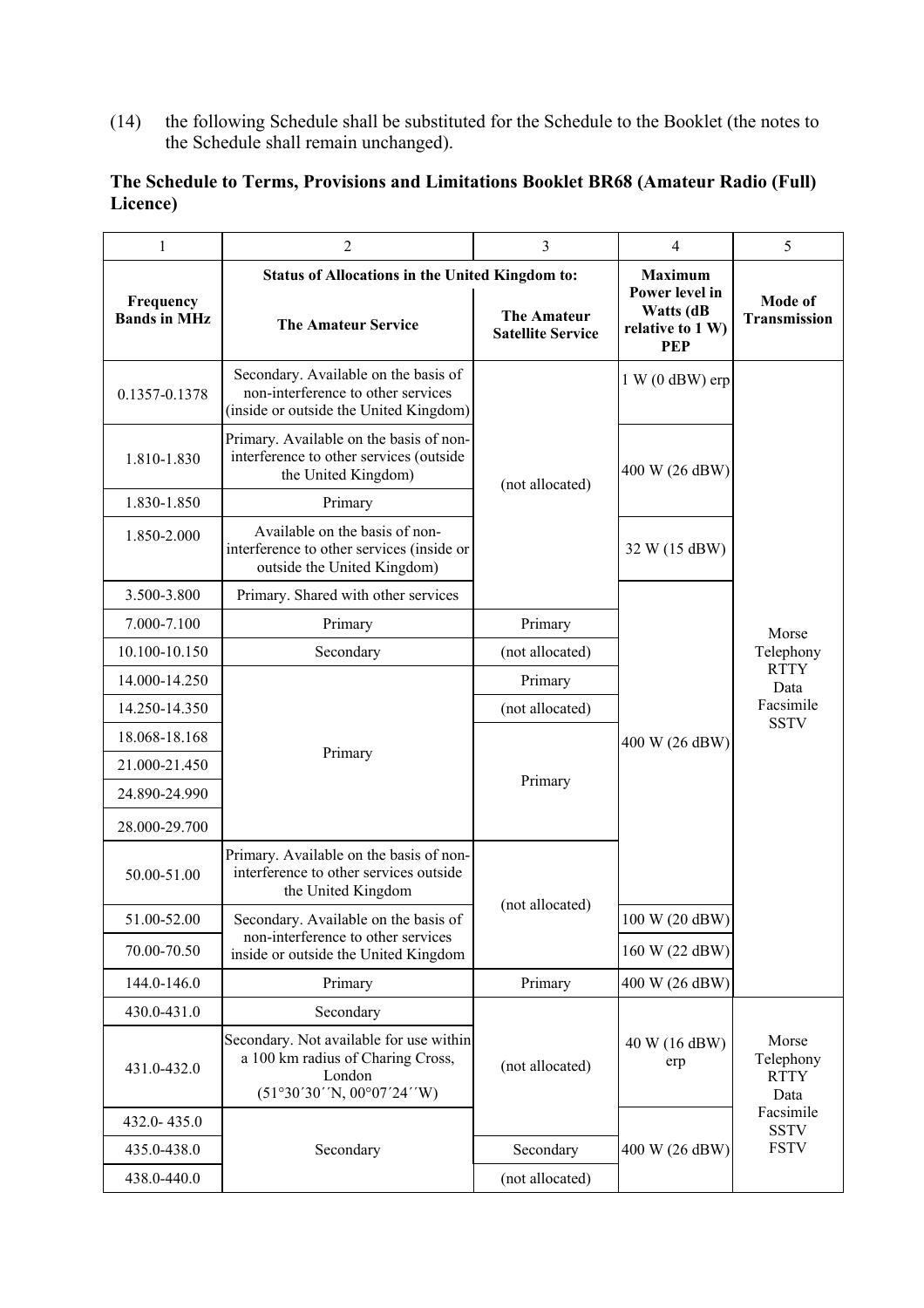| $\mathbf{1}$                     | $\overline{c}$                                                                                                                         | $\overline{3}$                                                                            | 4                                                             | 5                        |
|----------------------------------|----------------------------------------------------------------------------------------------------------------------------------------|-------------------------------------------------------------------------------------------|---------------------------------------------------------------|--------------------------|
|                                  | <b>Status of Allocations in the United Kingdom to:</b>                                                                                 |                                                                                           | <b>Maximum</b>                                                |                          |
| Frequency<br><b>Bands in MHz</b> | <b>The Amateur Service</b>                                                                                                             | <b>The Amateur</b><br><b>Satellite Service</b>                                            | Power level in<br>Watts (dB<br>relative to 1 W)<br><b>PEP</b> | Mode of<br>Transmission  |
| 1240-1260                        |                                                                                                                                        | (not allocated)                                                                           |                                                               |                          |
| 1260-1270                        | Secondary                                                                                                                              | Secondary.<br>Earth to space only                                                         |                                                               |                          |
| 1270-1325                        |                                                                                                                                        | (not allocated)                                                                           |                                                               |                          |
| 2310-2400                        |                                                                                                                                        |                                                                                           |                                                               |                          |
| 2400-2450                        | Secondary. Users must accept<br>interference from ISM users                                                                            | Secondary. Users<br>must accept<br>interference from ISM<br>users                         |                                                               |                          |
| 3400-3475                        |                                                                                                                                        | (not allocated)                                                                           |                                                               |                          |
| 5650-5670                        | Secondary                                                                                                                              | Secondary.<br>Earth to space only                                                         |                                                               |                          |
| 5670-5680                        |                                                                                                                                        |                                                                                           |                                                               |                          |
| 5755-5765                        |                                                                                                                                        | (not allocated)                                                                           |                                                               |                          |
| 5820-5830                        |                                                                                                                                        |                                                                                           |                                                               |                          |
| 5830-5850                        | Secondary. Users must accept<br>interference from ISM users                                                                            | Secondary. Users<br>must accept<br>interference from ISM<br>users. Space to Earth<br>only |                                                               | Morse<br>Telephony       |
| 10000-10125                      |                                                                                                                                        |                                                                                           | 400 W (26 dBW)                                                | <b>RTTY</b><br>Data      |
| 10225-10450                      | Secondary                                                                                                                              | (not allocated)                                                                           |                                                               | Facsimile<br><b>SSTV</b> |
| 10450-10475                      |                                                                                                                                        |                                                                                           |                                                               | <b>FSTV</b>              |
| 10475-10500                      | (not allocated)                                                                                                                        | Secondary                                                                                 |                                                               |                          |
| 24000-24050                      | Primary. Users must accept<br>interference from ISM users                                                                              | Primary. Users must<br>accept interference<br>from ISM users                              |                                                               |                          |
| 24050-24150                      | Secondary. May only be used with the<br>written consent of the Secretary of<br>State. Users must accept interference<br>from ISM users | (not allocated)                                                                           |                                                               |                          |
| 24150-24250                      | Secondary                                                                                                                              |                                                                                           |                                                               |                          |
| 47000-47200                      | Primary                                                                                                                                | Primary                                                                                   |                                                               |                          |
| 75500-76000                      | Primary $(1)$                                                                                                                          | Primary $(1)$                                                                             |                                                               |                          |
| 76000-77500                      | Secondary                                                                                                                              | Secondary                                                                                 |                                                               |                          |
| 77500-78000                      | Primary                                                                                                                                | Primary                                                                                   |                                                               |                          |
| 78000-79000                      |                                                                                                                                        | (not allocated)                                                                           |                                                               |                          |
| 79000-81000                      | Secondary                                                                                                                              | Secondary                                                                                 |                                                               |                          |
| 122250-123000                    |                                                                                                                                        |                                                                                           |                                                               |                          |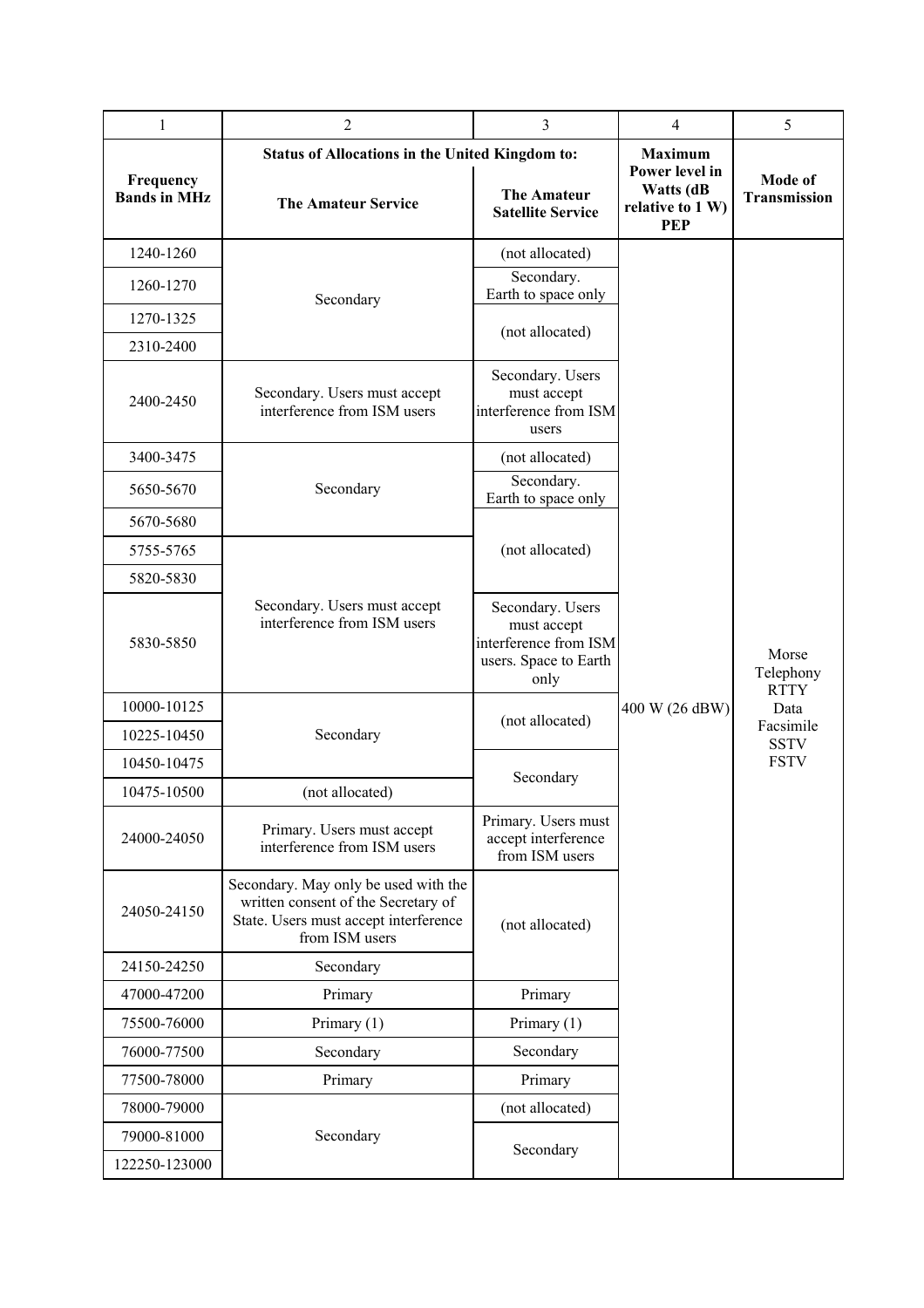|                                  | <b>Status of Allocations in the United Kingdom to:</b> |                                                | <b>Maximum</b>                                                |                                                        |
|----------------------------------|--------------------------------------------------------|------------------------------------------------|---------------------------------------------------------------|--------------------------------------------------------|
| Frequency<br><b>Bands in MHz</b> | <b>The Amateur Service</b>                             | <b>The Amateur</b><br><b>Satellite Service</b> | Power level in<br>Watts (dB<br>relative to 1 W)<br><b>PEP</b> | Mode of<br><b>Transmission</b>                         |
| 134000-136000                    | Primary                                                | Primary                                        | 400 W (26 dBW)                                                | Morse<br>Telephony<br><b>RTTY</b><br>Data<br>Facsimile |
| 136000-141000                    | Secondary                                              | Secondary                                      |                                                               |                                                        |
| 142000-144000                    | Primary $(1)$                                          | Primary $(1)$                                  |                                                               |                                                        |
| 241000-248000                    | Secondary                                              | Secondary                                      |                                                               | <b>SSTV</b>                                            |
| 248000 -250000                   | Primary                                                | Primary                                        |                                                               | <b>FSTV</b>                                            |

ISM = Industrial, Scientific and Medical.

(1) until 31 December 2006.

Notes to the Booklet:

- (15) Notes (f) and (fa) shall be deleted
- (16) Note (g) of the Booklet shall be revised as (f)
- (17) Note (h) of the Booklet shall be revised as (g)
- (18) Note (i) of the Booklet shall be revised as (h)
- (19) Note (j) of the Booklet shall be revised as (i)
- (20) Note  $(k)$  of the Booklet shall be revised as  $(i)$
- (21) Note (l) of the Booklet shall be revised as  $(k)$
- (22) Note (m) of the Booklet shall be revised as (l)
- (23) Note (n) of the Booklet shall be revised as (m)
- (24) Note (o) of the Booklet shall be revised as (n)
- (25) Note (p) of the Booklet shall be revised as (o)
- (26) Note (q) of the Booklet shall be revised as (p)
- (27) Note (r) of the Booklet shall be revised as (q)
- (28) Note (s) of the Booklet shall be revised as (r)
- (29) Note (t) of the Booklet shall be revised as (s)
- (30) Note (u) of the Booklet shall be revised as (t)